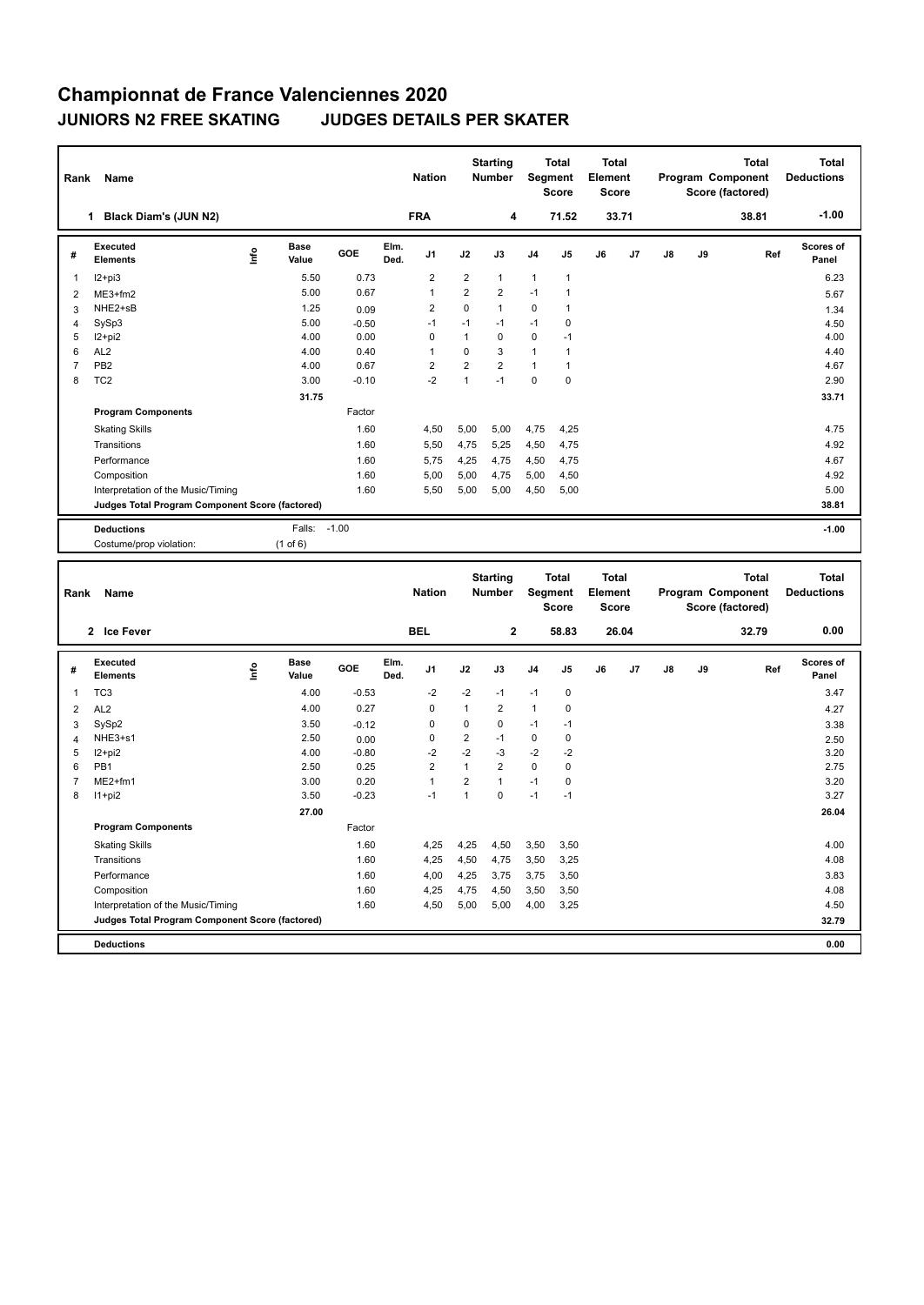## **Championnat de France Valenciennes 2020 JUNIORS N2 FREE SKATING JUDGES DETAILS PER SKATER**

| Rank           | Name                                            |      |                      |         |              | <b>Nation</b>  |                | <b>Starting</b><br><b>Number</b> | Segment        | <b>Total</b><br><b>Score</b> | Total<br>Element<br><b>Score</b> |       |    |    | <b>Total</b><br>Program Component<br>Score (factored) | <b>Total</b><br><b>Deductions</b> |
|----------------|-------------------------------------------------|------|----------------------|---------|--------------|----------------|----------------|----------------------------------|----------------|------------------------------|----------------------------------|-------|----|----|-------------------------------------------------------|-----------------------------------|
|                | <b>Axelines</b><br>3                            |      |                      |         |              | <b>FRA</b>     |                | 3                                |                | 57.43                        |                                  | 25.29 |    |    | 32.14                                                 | 0.00                              |
| #              | Executed<br><b>Elements</b>                     | lnfo | <b>Base</b><br>Value | GOE     | Elm.<br>Ded. | J <sub>1</sub> | J2             | J3                               | J <sub>4</sub> | J <sub>5</sub>               | J6                               | J7    | J8 | J9 | Ref                                                   | Scores of<br>Panel                |
| 1              | $ME3+fm1$                                       |      | 4.00                 | 0.67    |              | $\overline{2}$ | $\overline{2}$ | 2                                | $\mathbf{1}$   | $\mathbf{1}$                 |                                  |       |    |    |                                                       | 4.67                              |
| 2              | SySp2                                           |      | 3.50                 | $-0.70$ |              | $-2$           | $-1$           | $-2$                             | $-2$           | $-2$                         |                                  |       |    |    |                                                       | 2.80                              |
| 3              | PB <sub>2</sub>                                 |      | 4.00                 | $-0.13$ |              | $-1$           | $\mathbf 0$    | 0                                | $\mathbf 0$    | $-1$                         |                                  |       |    |    |                                                       | 3.87                              |
| $\overline{4}$ | $11+pi1$                                        |      | 1.50                 | $-0.20$ |              | $-2$           | $-1$           | $-2$                             | $-1$           | $-1$                         |                                  |       |    |    |                                                       | 1.30                              |
| 5              | TC <sub>1</sub>                                 |      | 2.00                 | $-0.07$ |              | $-2$           | 0              | $-1$                             | $\mathbf 0$    | 0                            |                                  |       |    |    |                                                       | 1.93                              |
| 6              | AL <sub>2</sub>                                 |      | 4.00                 | 0.00    |              | $\mathbf{1}$   | $\Omega$       | 0                                | 0              | 0                            |                                  |       |    |    |                                                       | 4.00                              |
| $\overline{7}$ | $I2+pi3$                                        |      | 5.50                 | $-0.18$ |              | 0              | $\mathbf{1}$   | $-1$                             | $\Omega$       | $-1$                         |                                  |       |    |    |                                                       | 5.32                              |
| 8              | NHE3+sB                                         |      | 1.75                 | $-0.35$ |              | $-2$           | $-2$           | $-3$                             | $-1$           | $-2$                         |                                  |       |    |    |                                                       | 1.40                              |
|                |                                                 |      | 26.25                |         |              |                |                |                                  |                |                              |                                  |       |    |    |                                                       | 25.29                             |
|                | <b>Program Components</b>                       |      |                      | Factor  |              |                |                |                                  |                |                              |                                  |       |    |    |                                                       |                                   |
|                | <b>Skating Skills</b>                           |      |                      | 1.60    |              | 3,75           | 4,00           | 4,00                             | 3,75           | 4,00                         |                                  |       |    |    |                                                       | 3.92                              |
|                | Transitions                                     |      |                      | 1.60    |              | 4,00           | 4,00           | 3,75                             | 4,00           | 3,50                         |                                  |       |    |    |                                                       | 3.92                              |
|                | Performance                                     |      |                      | 1.60    |              | 4,00           | 3,75           | 4,25                             | 3,75           | 3,75                         |                                  |       |    |    |                                                       | 3.83                              |
|                | Composition                                     |      |                      | 1.60    |              | 3,75           | 4,25           | 5,00                             | 4,50           | 4,00                         |                                  |       |    |    |                                                       | 4.25                              |
|                | Interpretation of the Music/Timing              |      |                      | 1.60    |              | 4,00           | 4,75           | 4,75                             | 3,50           | 3.75                         |                                  |       |    |    |                                                       | 4.17                              |
|                | Judges Total Program Component Score (factored) |      |                      |         |              |                |                |                                  |                |                              |                                  |       |    |    |                                                       | 32.14                             |
|                | <b>Deductions</b>                               |      |                      |         |              |                |                |                                  |                |                              |                                  |       |    |    |                                                       | 0.00                              |
|                |                                                 |      |                      |         |              |                |                | <b>Starting</b>                  |                | <b>Total</b>                 | <b>Total</b>                     |       |    |    | <b>Total</b>                                          | <b>Total</b>                      |

| Rank           | Name                                            |      |                      |         |              | <b>Nation</b>  |                | Starting<br><b>Number</b> |                | ιοται<br>Segment<br><b>Score</b> | ιοται<br>Element<br><b>Score</b> |                |    |    | ιοται<br>Program Component<br>Score (factored) | Total<br><b>Deductions</b> |
|----------------|-------------------------------------------------|------|----------------------|---------|--------------|----------------|----------------|---------------------------|----------------|----------------------------------|----------------------------------|----------------|----|----|------------------------------------------------|----------------------------|
|                | <b>Team Emeraude</b><br>4                       |      |                      |         |              | <b>FRA</b>     |                | 1                         |                | 49.82                            |                                  | 19.95          |    |    | 29.87                                          | 0.00                       |
| #              | Executed<br><b>Elements</b>                     | lnfo | <b>Base</b><br>Value | GOE     | Elm.<br>Ded. | J <sub>1</sub> | J2             | J3                        | J <sub>4</sub> | J <sub>5</sub>                   | J6                               | J <sub>7</sub> | J8 | J9 | Ref                                            | <b>Scores of</b><br>Panel  |
| 1              | $12+pi2$                                        |      | 4.00                 | 0.00    |              | 0              | 1              | $-2$                      | $\mathbf 0$    | $\mathbf 0$                      |                                  |                |    |    |                                                | 4.00                       |
| $\overline{2}$ | TC <sub>1</sub>                                 |      | 2.00                 | 0.07    |              | $\mathbf 0$    |                | $\overline{2}$            | $\mathbf 0$    | 0                                |                                  |                |    |    |                                                | 2.07                       |
| 3              | ME2+fm2                                         |      | 4.00                 | 0.27    |              | 1              | 1              | $\mathbf{1}$              | 0              | 0                                |                                  |                |    |    |                                                | 4.27                       |
| 4              | $11+pi1$                                        |      | 1.50                 | $-0.30$ |              | $-2$           | $-2$           | $-3$                      | $-2$           | $-1$                             |                                  |                |    |    |                                                | 1.20                       |
| 5              | AL <sub>1</sub>                                 |      | 2.50                 | 0.00    |              | 0              | 0              | $-2$                      | 0              | 0                                |                                  |                |    |    |                                                | 2.50                       |
| 6              | PB <sub>1</sub>                                 |      | 2.50                 | 0.08    |              | 0              | $\overline{2}$ | 1                         | 0              | 0                                |                                  |                |    |    |                                                | 2.58                       |
| 7              | NHE2+s1                                         |      | 2.00                 | $-0.20$ |              | $-2$           |                | -3                        | $\mathbf 0$    | $-1$                             |                                  |                |    |    |                                                | 1.80                       |
| 8              | SySp1                                           |      | 2.00                 | $-0.47$ |              | $-2$           | $-2$           | -3                        | $-3$           | $-2$                             |                                  |                |    |    |                                                | 1.53                       |
|                |                                                 |      | 20.50                |         |              |                |                |                           |                |                                  |                                  |                |    |    |                                                | 19.95                      |
|                | <b>Program Components</b>                       |      |                      | Factor  |              |                |                |                           |                |                                  |                                  |                |    |    |                                                |                            |
|                | <b>Skating Skills</b>                           |      |                      | 1.60    |              | 4,75           | 4,75           | 3,25                      | 4,50           | 3,75                             |                                  |                |    |    |                                                | 4.33                       |
|                | Transitions                                     |      |                      | 1.60    |              | 5,00           | 4,00           | 3.75                      | 3,00           | 3,25                             |                                  |                |    |    |                                                | 3.67                       |
|                | Performance                                     |      |                      | 1.60    |              | 3,25           | 4,00           | 3,50                      | 3,00           | 3,50                             |                                  |                |    |    |                                                | 3.42                       |
|                | Composition                                     |      |                      | 1.60    |              | 3,50           | 4,00           | 4,25                      | 3,50           | 3,50                             |                                  |                |    |    |                                                | 3.67                       |
|                | Interpretation of the Music/Timing              |      |                      | 1.60    |              | 3,50           | 4,25           | 3,00                      | 3,50           | 3,75                             |                                  |                |    |    |                                                | 3.58                       |
|                | Judges Total Program Component Score (factored) |      |                      |         |              |                |                |                           |                |                                  |                                  |                |    |    |                                                | 29.87                      |
|                | <b>Deductions</b>                               |      |                      |         |              |                |                |                           |                |                                  |                                  |                |    |    |                                                | 0.00                       |